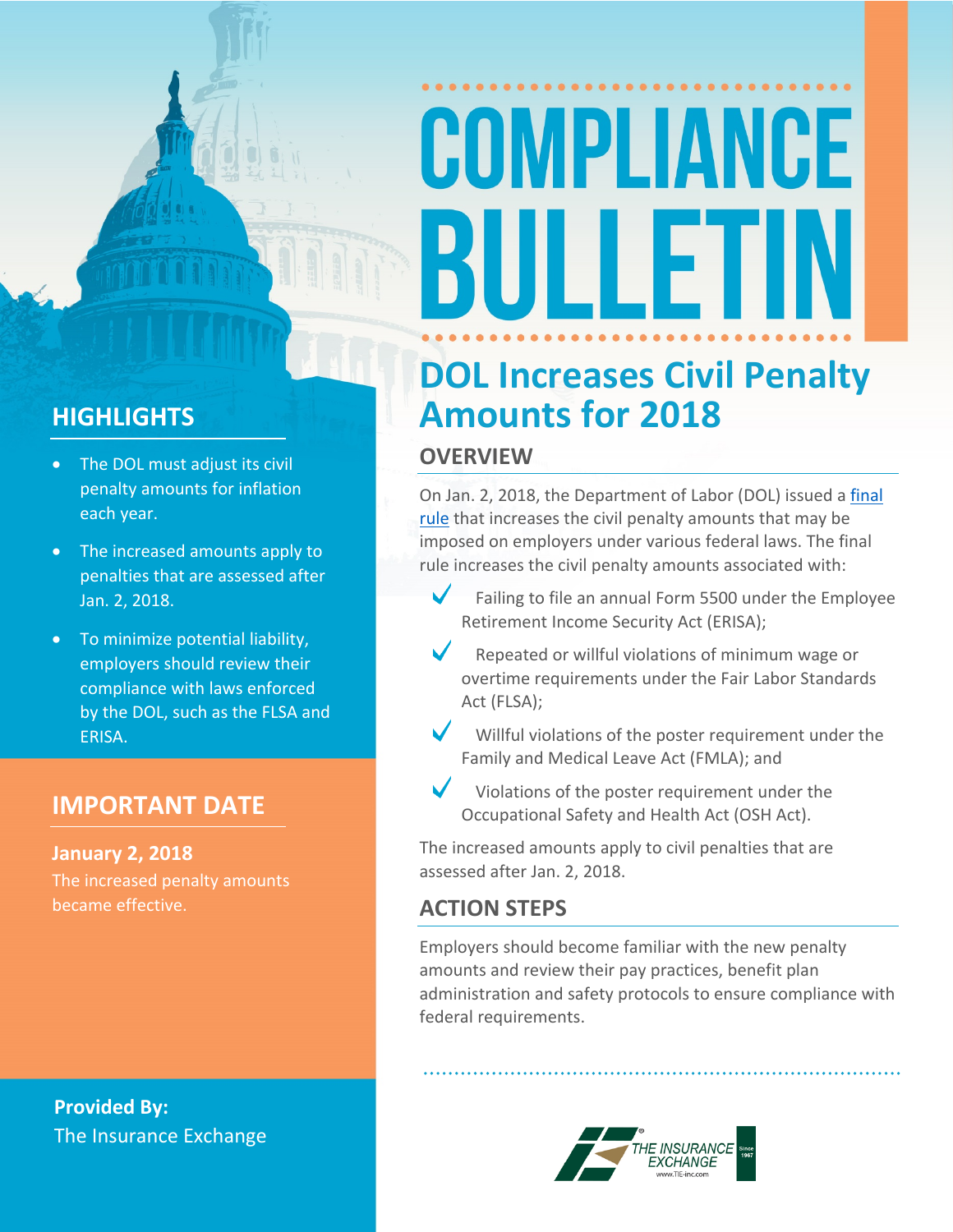### **COMPLIANCE BULLETIN**

#### **Background**

The 2015 Inflation Adjustment Act (Act) includes provisions to strengthen civil monetary penalties under various federal laws in order to maintain their deterrent effect. The Act required federal agencies, including the DOL, to adjust the civil monetary penalties with an initial "catch-up" adjustment. The DOL made this initial adjustment in July 2016. Federal agencies are also required to make subsequent annual adjustments for inflation, no later than Jan. 15 of each year.

#### **2018 Penalty Amounts**

The DOL's final rule implements the 2018 annual adjustments for civil penalties assessed or enforced by the DOL, including penalties under the FLSA, FMLA, OSH Act and ERISA. The increased penalty amounts became effective on Jan. 2, 2018, and may apply for any violations occurring after Nov. 2, 2015. The updated maximum penalty amounts are shown in the table below.

| <b>REQUIREMENT</b>                                                                                  | <b>2017 PENALTY AMOUNT</b>                                                                                | <b>2018 PENALTY AMOUNT</b>                                                                                |  |  |
|-----------------------------------------------------------------------------------------------------|-----------------------------------------------------------------------------------------------------------|-----------------------------------------------------------------------------------------------------------|--|--|
| <b>Wage and Hour</b>                                                                                |                                                                                                           |                                                                                                           |  |  |
| Repeated or willful violations of minimum<br>wage or overtime requirements (FLSA)                   | Up to $$1,925$ for each<br>violation                                                                      | Up to \$1,964 for each<br>violation                                                                       |  |  |
| Violations of child labor laws                                                                      | Up to \$12,278 for each<br>employee subject to the<br>violation                                           | Up to \$12,529 for each<br>employee subject to the<br>violation                                           |  |  |
| Violations of child labor laws that cause<br>death or serious injury to an employee<br>under age 18 | Up to \$55,808 for each<br>violation (doubled to<br>\$111,616 if the violation is<br>repeated or willful) | Up to \$56,947 for each<br>violation (doubled to<br>\$113,894 if the violation is<br>repeated or willful) |  |  |
| Willful failure to post FMLA general notice                                                         | Up to \$166 for each separate<br>offense                                                                  | Up to \$169 for each separate<br>offense                                                                  |  |  |
| Violations of the Employee Polygraph<br>Protection Act (EPPA)                                       | Up to \$20,111 for each<br>violation                                                                      | Up to \$20,521 for each<br>violation                                                                      |  |  |

This Compliance Bulletin is not intended to be exhaustive nor should any discussion or opinions be construed as legal advice.  $2$ Readers should contact legal counsel for legal advice.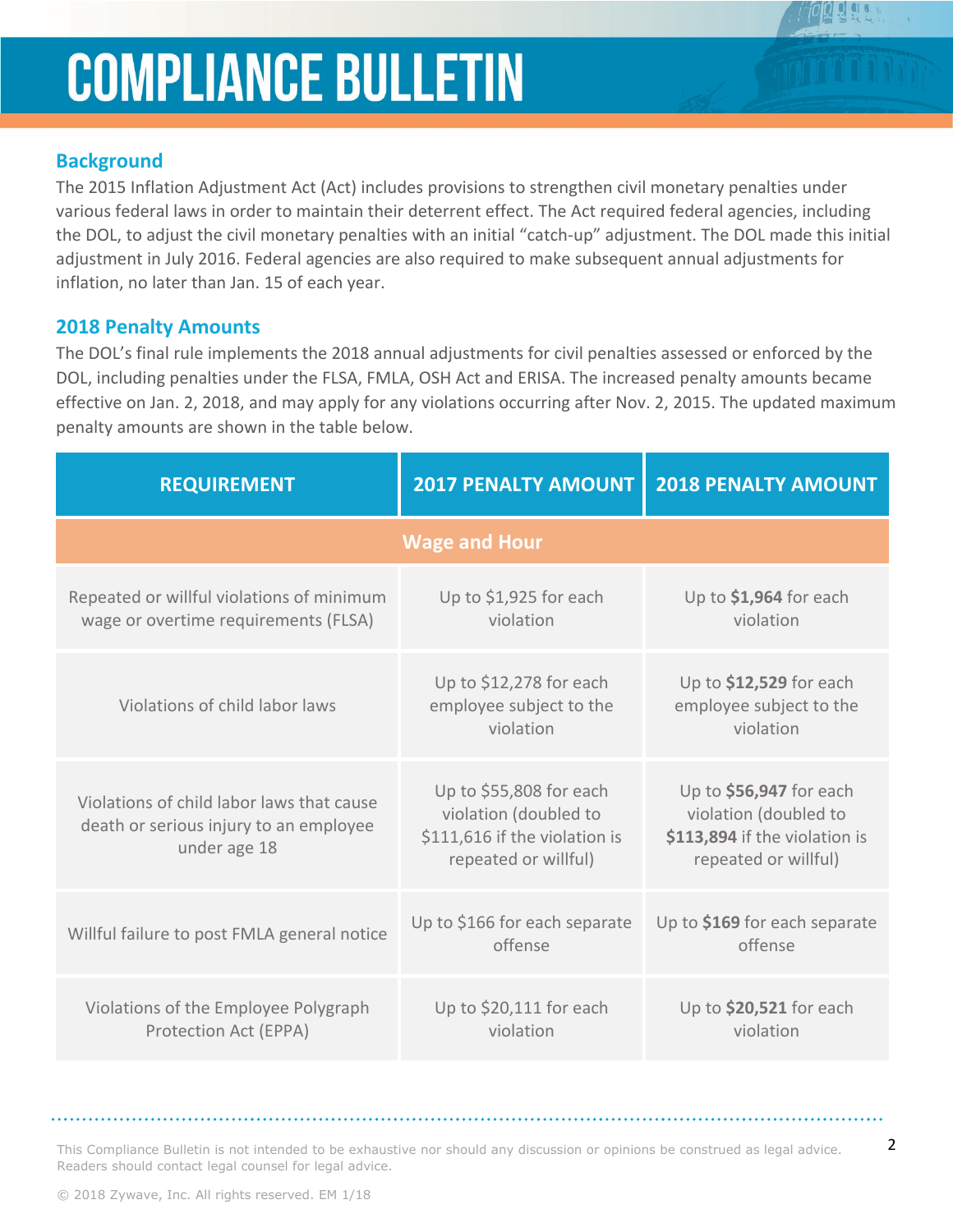### **COMPLIANCE BULLETIN**

| <b>Employee Benefits</b>                                                                                                                                                                                                                                       |                                                                                    |                                                                                    |  |
|----------------------------------------------------------------------------------------------------------------------------------------------------------------------------------------------------------------------------------------------------------------|------------------------------------------------------------------------------------|------------------------------------------------------------------------------------|--|
| Failure to file an annual report (Form<br>5500) with the DOL (unless a filing<br>exemption applies)                                                                                                                                                            | Up to \$2,097 per day                                                              | Up to \$2,140 per day                                                              |  |
| Failure of a multiple employer welfare<br>arrangement (MEWA) to file an annual<br>report (Form M-1) with the DOL                                                                                                                                               | Up to $$1,527$ per day                                                             | Up to $$1,558$ per day                                                             |  |
| Failure to furnish plan-related information<br>requested by the DOL<br>*Under ERISA, administrators of employee benefit<br>plans must furnish to the DOL, upon request, any<br>documents relating to the employee benefit plan.                                | Up to \$149 per day, but not<br>to exceed \$1,496 per request                      | Up to \$152 per day, but not<br>to exceed \$1,527 per request                      |  |
| Failing to provide the annual notice<br>regarding CHIP coverage opportunities<br>*This notice applies to employers with group<br>health plans that cover residents of states that<br>provide a premium assistance subsidy under a<br>Medicaid or CHIP program. | Up to \$112 per day for each<br>failure (each employee is a<br>separate violation) | Up to \$114 per day for each<br>failure (each employee is a<br>separate violation) |  |
| For 401(k) plans, failure to provide<br>blackout notice or notice of right to divest<br>employer securities                                                                                                                                                    | Up to \$133 per day                                                                | Up to \$136 per day                                                                |  |
| Failure to provide Summary of Benefits<br>and Coverage (SBC)                                                                                                                                                                                                   | Up to \$1,105 per failure                                                          | Up to \$1,128 per failure                                                          |  |
| <b>Employee Safety - OSH Act</b>                                                                                                                                                                                                                               |                                                                                    |                                                                                    |  |
| Violation of posting requirement                                                                                                                                                                                                                               | Up to \$12,675 for each<br>violation                                               | Up to \$12,934 for each<br>violation                                               |  |

This Compliance Bulletin is not intended to be exhaustive nor should any discussion or opinions be construed as legal advice.  $3$ Readers should contact legal counsel for legal advice.